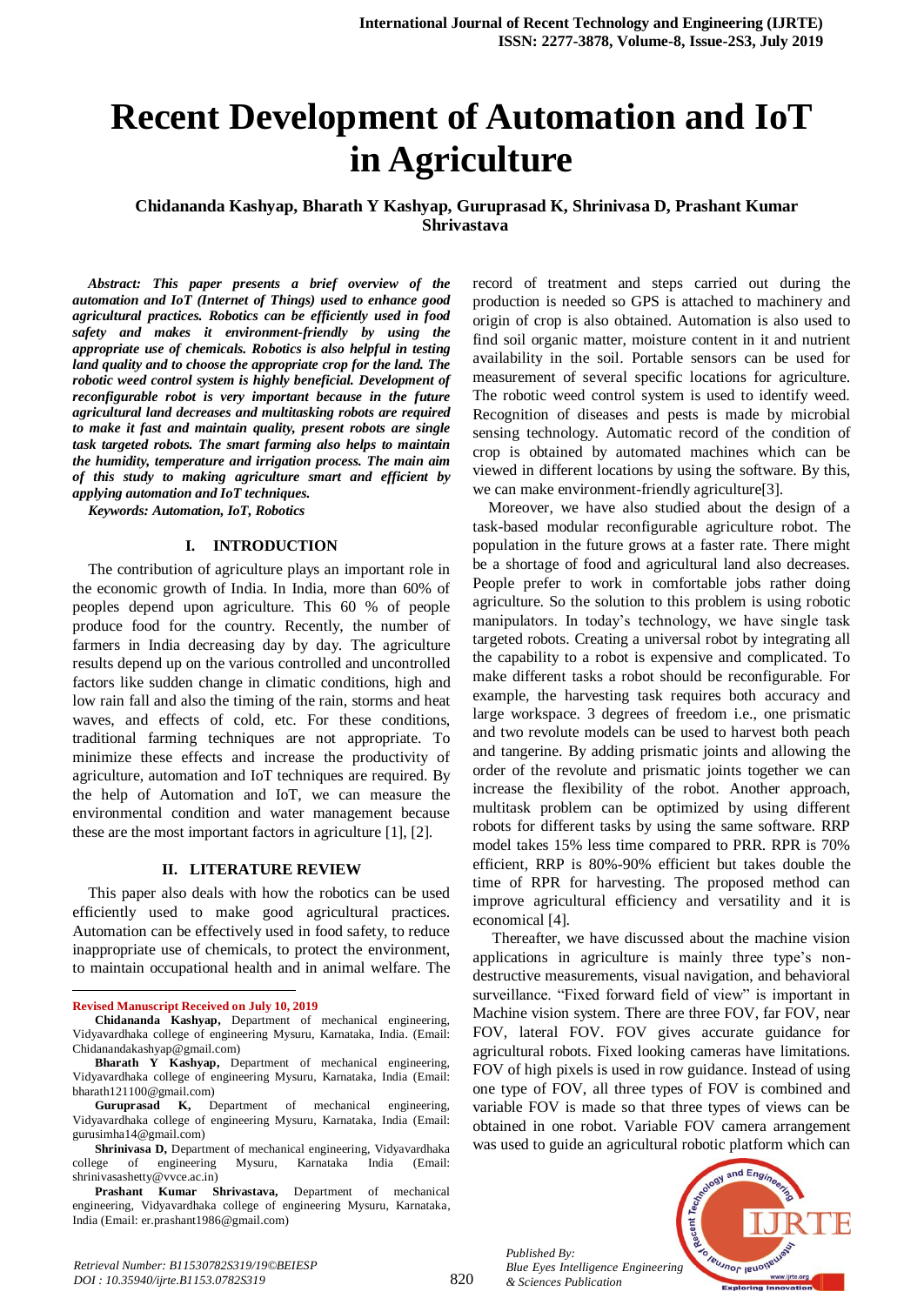be viewed using a laptop to drive wheels. Machine vision based row guidance is to enable stable navigation of robot, distinguish green corn plants and soil background. Size of the robot is optimal. GPS is attached to the robot to find location. Morphological operations were used to calculate guidance lines in the field. Far FOV is more efficient compared to near FOV [5].

Moreover, in Japan rapid depopulation of farming communities is taking place. The solution for this is to use farming robots to perform farm operation accurately at the right time. It allows one operator to control multiple vehicles, the goal is to get fully robotized operation in rice production. Development of three types of the robot is done. First is Robot tractor which performs tillage and puddling. Secondly, rice planter robot which performs transplanting, fertilizing and herbicide application and thirdly combines harvester robot. Robot tractor has controlled steering by stepping motor, it can be put into manual operator mode and GPS is attached to it to know its location and can be operated using computers. Many sensors are present in it for the safety of men and obstacle sensors indicates obstacles by a warning sound and warning light. This results in Robot farming system into the labor of a person in Japan [6]. Moreover, the robotic tractor and combine harvester came into existence in Japan. But for heavy weight crops existing technology is not suitable. Hence the robotic arm, end effector and control algorithm was designed. The robotic arm can be used for crop sampling and field monitoring. The harvesting robot is composed of a robot tractor, robot arm, end-effector, positioning system, vision system, and a controlling unit. The robotic arm is powered by a servo motor. It has five joints and is capable of withstanding payload of 200N with FOS- 2. Forward and Inverse kinematics are used for getting joint parameters such as joint angle, velocity and acceleration time. Using the parameters the robotic arm was designed for minimum vibration and maximum efficiency. The accuracy and repeatability are enough for the harvesting of heavy weight crops and can also be used for spraying using different end-effectors [7].

Here we deal with the ASETA project. It is the one which deals with the ground-based and aerial-based vehicles to identify and localize the weeds in the field. This project is only constrained within the first two levels of treatment of the field, i.e. individual plant treatment and treatment of grids. This ASETA project works with the current state of the field and the treatment to be applied to gain the immediate good yield. There are many more projects like RHEA. RHEA project is similar to ASETA i.e. to minimize the usage of pesticides. This kind of projects will enhance or increase the knowledge over the fields of robotics, agriculture and the vision of artificial intelligence. The main idea of the ASETA project is to have a multiscale imaging approach i.e. to take the aerial images from high altitude and lowering it gradually to the lower altitude for the purpose of obtaining the greater resolution images. The next stage will be of the system architecture which is based on the proper designing of the vehicle. Then comes the stage of automatic planning which is required as it reduces the human effort every time. After this stage, the path planning is to be done. It is necessary to design a specific path for the vehicle so that it should not destroy any kind of crops while moving in

the field. Then comes the aerial image processing, it is the process which is mentioned earlier here i.e. the image capturing. Next stage is of ground vision. As just the aerial image is not the complete source for the solution, we need ground vision also. Then the last stage i.e. cooperation, all the information gathered should go in cooperation so that we can achieve the best results [8].

We are living in a world which is ever growing. But because of this growth we face some problems also, one such kind of problem is the food scarcity. In order to stop this, we have to find new kind of techniques to increase food production. Researchers are always on this work. Now Japan is trying to overcome this problem by using the multiple robot tractors. This process consists of many stages. Firstly, the robot platforms. The laboratory of vehicle robotics has developed an electronic robot and two robot tractors. These can be very useful as they can function on their own like going forward, backward, speed steering, PTO, etc. Next comes the stage of sensors. In that first comes the navigation sensors. They use many GPS trackers like hemisphere GPS trackers and AGI-3 GPS trackers to choose the path which they should follow. Then comes the safety system of sensors. Here the sensors like twodimensional laser scanners and many more are used to find out the obstacles present in their way and to change their movement. This kind of system reduces the human effort in the field setting and they can concentrate on improving the production in other ways [9].

Thereafter, many researchers are trying to introduce the robotics or mechatronics to the field of agriculture. Such kind of thing is the agricultural mobile robot. This mobile robot is designed to sense the agronomic parameters or the importance of the most important crop kinds. When designing these kinds of robots we have to make it for a universal approach to handle the crops even from one foot to even six-foot ones like jute also. In order to make this we have to take care of the diameter and frame width of the working tool primarily. Then comes the traction. It is the system which is commonly used to distribute the loads on the soil in order to reduce the compacting and disturbing of it. This can be mainly seen in the wheels and tracks. Next comes the steering part. This is one of the important components, as it is necessary to manage the rover's direction of movement. There are many types in this like differential steering, articulated steering, and wheel steering. Next, come the motors and power supply which are the important components to run the robot. Then comes the electronic control. Next is the mechanical structure which is the most important one as it should be as friendly as possible so that agriculture should not be disturbed [10].

Moreover, to develop the field of agriculture we have to work efficiently. People are trying to implement many changes in it. One such effort is field phenotyping robots. To construct any kind of robots, the structure is the basic designing thing. Here also structure is very important as it should work in the fields without disturbing the existing crops. It is a system which moves in a beam kind of support



*Retrieval Number: B11530782S319/19©BEIESP DOI : 10.35940/ijrte.B1153.0782S319*

*Published By:*

*& Sciences Publication*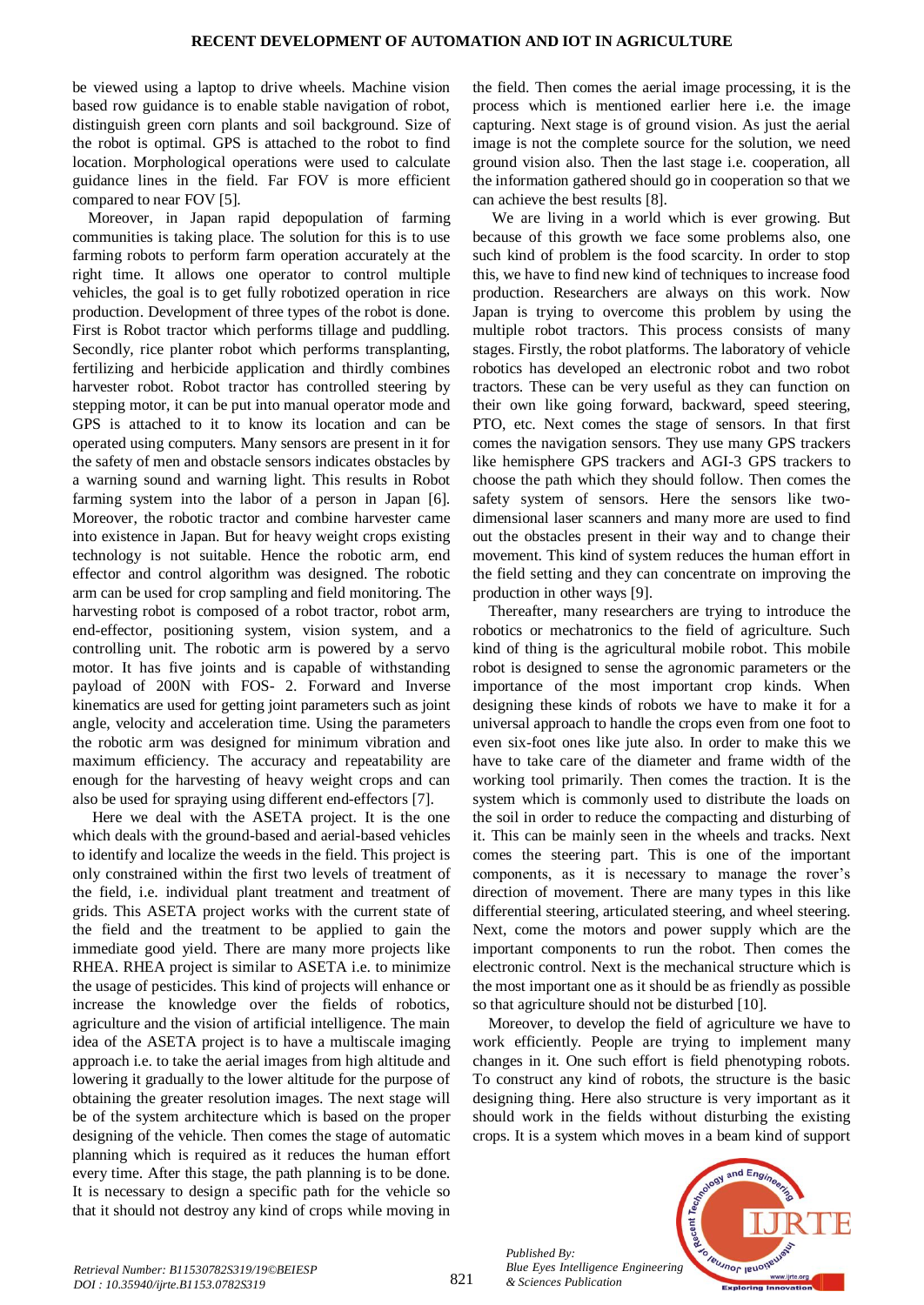with a clear vision system. It clearly identifies the spot of planting and it will do the planting process with precision. The workflow of the system should be very important here. It should know the task to be performed. It should know the exact place and position of work. The height of working manipulator should be proper. As this is mostly used in the rice fields it should clearly understand the rice separating process and act on it properly. The other parameters which are needed to be taken care of are the length of arms, the height of equipment's [11].

One such thing is the pollination of seeds. When insects go on the flowers for their food or the energy source, the seeds which will be present in the flower will get attached to the insects then it travels and sits on the other flower of having opposite gamete followed by fertilization. This process is called pollination. But people are trying to incorporate the robotic technology into this field. Introducing the robotic bees is not the best solution we have right now. The using of the robotic things into this field can result in an economic loss as these things cannot be done by one single robot and we require n number of them. Each one will cost a huge value. One small mistake done by the robots can result in the unacceptable high environmental cost. The ecosystem can also be damaged by this kind of things as they are made of non-degradable or in other sense they cannot be handled by nature to get things done right. By this, it can also affect biodiversity in many ways. These can not only affect the nature, but it can also affect humans by causing the food insecurity [12].

### **III. RESULT AND DISCUSSION**

The traditional farming process based up on humans. From the starting of the farming process to end process needs the human-like Ploughing, Spray seeds, Fertilizer, check the water level and availability and Harvesting.

In smart farming, sensors are applied for gathering the data from various filed like temperature sensor, Humidity sensor, Soil moisture sensor, Think to speak IoT app, Water motor, and sprinklers. These sensors are well connected with the microcontroller. Microcontroller received the data from the sensors and check the threshold values. Then according to the threshold values, it takes the needful action and also informed the farmer by the message. The all the process completed by the Wi-Fi module. Nowadays, the culture of the poly house increasing day by day because in the poly house setup we can control the temperature, humidity, pest attack, and irrigation process. By smart farming, we can also minimize the human efforts to maximize productivity[13][14].

## **IV. CONCLUSIONS**

The objective of this study to increase productivity and minimize time and human efforts. By applying the automation and smart farming techniques we can change the action according to the crop, weather conditions, and soil, etc.

1. In the field of irrigation automation and smart systems can irrigate the horticulture land, parks, gardens, and golf courses efficiently and reduce the wastage of water.

- 2. The uses of automation and smart systems also help in food safety by the selection of appropriate chemicals.
- 3. The weed control system is also benefited by these technologies.
- 4. The application of multitasking robots is also useful to make it fast and maintain quality.
- 5. In the smart farming also helps to maintain the humidity, temperature and irrigation process by using the sensors and apps.

#### **V. ACKNOWLEDGEMENT**

The manuscript is prepared by taking assistance from Accendere Knowledge Management Services Pvt. Ltd. We are thankful to them. We also express our gratitude to our teachers and mentor for guiding us throughout the work.

#### **REFERENCES**

- 1. V. Sirisha and D. Somasekhar, "Design and development of Agriculture System Based on IoT," 2019.
- 2. K. Lakhwani, H. Gianey, N. Agarwal, and S. Gupta, "Development of IoT for Smart Agriculture a Review," Springer, Singapore, 2019, pp. 425–432.
- 3. J. De Baerdemaeker, "Precision agriculture technology and robotics for good agricultural practices," IFAC Proc. Elsevier, 2013.
- 4. M. Levin, A. D.- IFAC-PapersOnLine, and U. 2016, "Design of a Task-Based Modular Re-Configurable Agricultural Robot," IFAC-PapersOnLine, vol. 49, no. Issue 16, p. Pages 184-189, 2016.
- 5. J. Xue, L. Zhang, T. G.-C. and E. in Agriculture, and U. 2012, "Variable field-of-view machine vision based row guidance of an agricultural robot," Comput. Electron. Agric., vol. Volume 84, p. Pages 85-91, 2012.
- 6. K. Tamaki, Y. Nagasaka, K. Nishiwaki, … M. S.-I. P., and U. 2013, "A robot system for paddy field farming in Japan," IFAC Proc. Vol., vol. 46, no. Issue 18, p. Pages 143-147, 2013.
- 7. T. Kamata, A. Roshanianfard, N. N.- IFAC-PapersOnLine, and U. 2018, "Heavy-weight Crop Harvesting Robot-Controlling Algorithm," IFAC-PapersOnLine, vol. 51, no. Issue 17, p. Pages 244-249, 2018.
- 8. K. Hansen, F. Garcia-Ruiz, … W. K.-I. P., and U. 2013, "An autonomous robotic system for mapping weeds in fields," IFAC Proc. Vol., vol. Volume 46, no. Issue 10, p. Pages 217- 224, 2013.
- 9. N. Noguchi, O. B. J.-I. P. Volumes, and U. 2011, "Robot farming system using multiple robot tractors in Japan agriculture," IFAC Proc. Vol., vol. Volume 44, no. Issue 1, p. Pages 633-637, 2011.
- 10. R. Tabile, E. Godoy, … R. P.-I. P., and U. 2010, "Design of the mechatronic architecture of an agricultural mobile robot," IFAC Proc., vol. Volume 43, no. Issue 18, p. Pages 717-724, 2010.
- 11. J. Zhang et al., "Field phenotyping robot design and validation for the crop breeding," IFAC-PapersOnLine, vol. Volume 49, no. Issue 16, p. Pages 281-286, 2016.
- 12. S. Potts, P. Neumann, … B. V.-S. of the total, and U. 2018, "Robotic bees for crop pollination: Why drones cannot replace biodiversity," Sci. Total Environ. , vol. Volume 642, p. Pages 665-667, 2018.



*Published By:*

*& Sciences Publication*